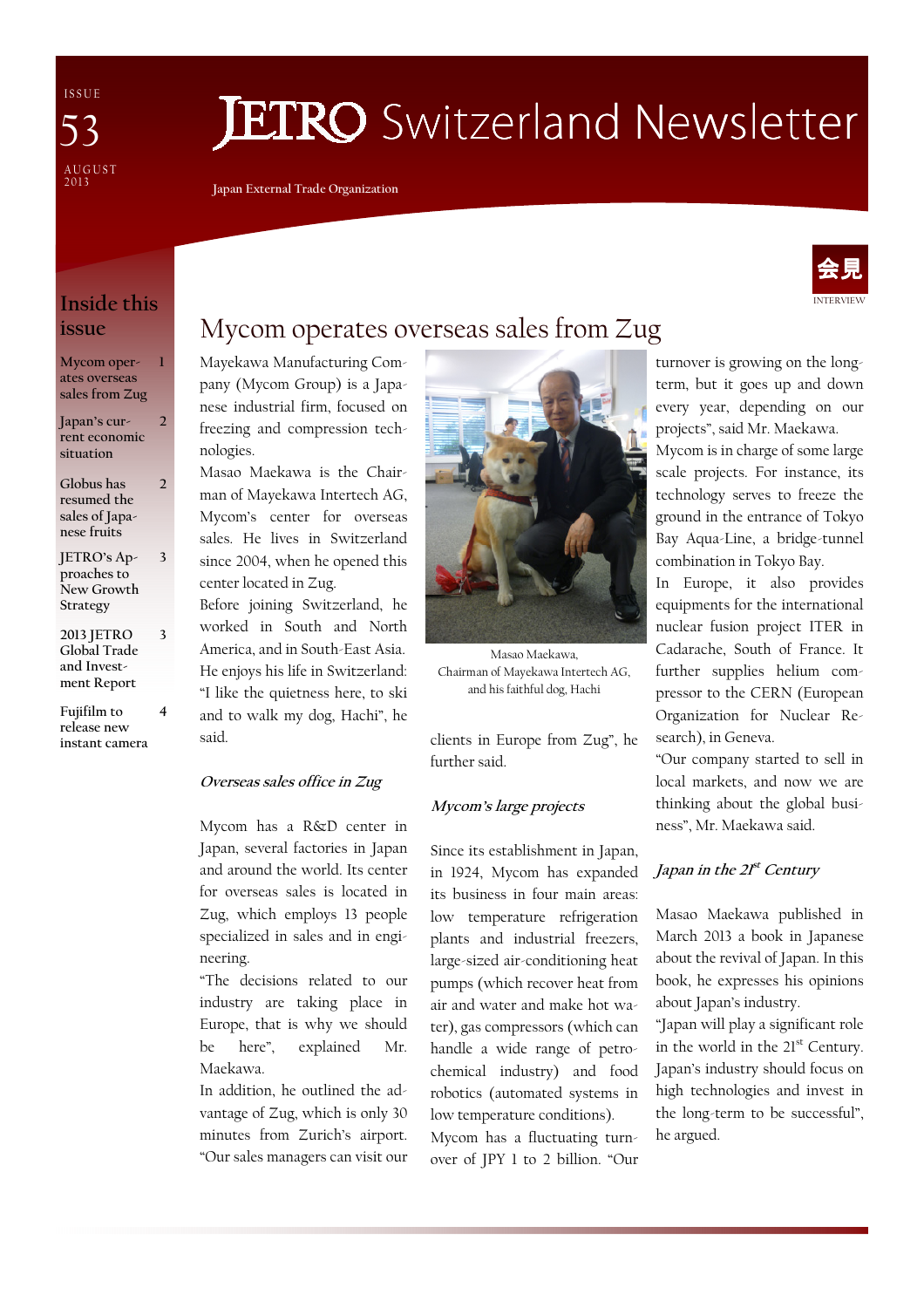## Japan's current economic situation

**動向** According to the Cabinet Office (July report), Japan's economy "is picking up steadily and shows some movements on the way to recovery".

> Japan's economy is stimulated by the recovery of overseas demand. As shown on the graph, Japan's exports increased 12.2% to ¥ 5962 bio in July 2013 from the same month in the preceding year. Exports increased 17.5% for North America, 14.4% for Western Europe and 9.1% for Asia. However, Japan's economy also logged a

trade deficit of ¥ 1023 billion, as a result of an increase of import of crude oil and LNG, and of a weaker yen.

Moreover, the domestic situation is improving. As mentioned by the Cabinet Office report, "deflation is ending". The consumer price index was 99.8 in June 2013 (2010=100), up 0.2% over the year. The average of consumption expenditures per household was also ¥ 296,512, up 1.2% in nominal terms and up 0.9% in real terms from the previous year.



Source: Japan's Ministry of Finance

## Globus has resumed the sales of Japanese fruits



Globus has begun to sell Japanese fruits in 2007. It stopped after Fukushima accident in March 2011, but resumed sales of apples in 2012 (for the Christmas period) and of black garlic in May 2013.

#### JETRO provided support for Globus imports

JETRO has arranged business meetings with Japanese food suppliers to help Globus to import their products.

JETRO Geneva's correspondent in Zurich Chie Hess has helped Globus to communicate with Kashiwazaki-seika Co. (black garlic producer) and Yamano-Ringo Ltd. (apple exporter). Both companies are located in Aomori Pref., North of Honshu's island.

Moreover, JETRO invited in March 2012 Richard Kägi, Senior Buyer at Globus, to attend Tokyo's International Food and Beverage Exhibi-



Chies Hess and Mr. Kashiwazaki, with black garlic in his hands

tion (Foodex) and arranged business meetings with several food and sake companies in Sendai's area (North-East of Honshu).

JETRO also invited Peter Baldinger, Managing Director of Süsswaren Vertriebs AG (a Globus' food supplier), to take part in Agri-Food Expo Tokyo and business meetings in Japan in August 2012.

#### Black garlic, apples… and soon tomatoes?

Japanese black garlic is obtained through a fermentation process. It has a creamy and soft texture.

Ringo apples are sweeter and bigger than Western ones. "Our customers are always looking for something special and exceptional. Japanese apples are very popular and were sold within days last Christmas", said Matthias Schlagehan, Globus' buyer fruits and vegetables. Globus expects to receive Ringo apples again this year in November.

Does Globus plan to sell more Japanese fruits? "We are thinking about an import of tomatoes for Christmas. The taste is unique and we think our customers will appreciate them a lot", he further said.

SITUATION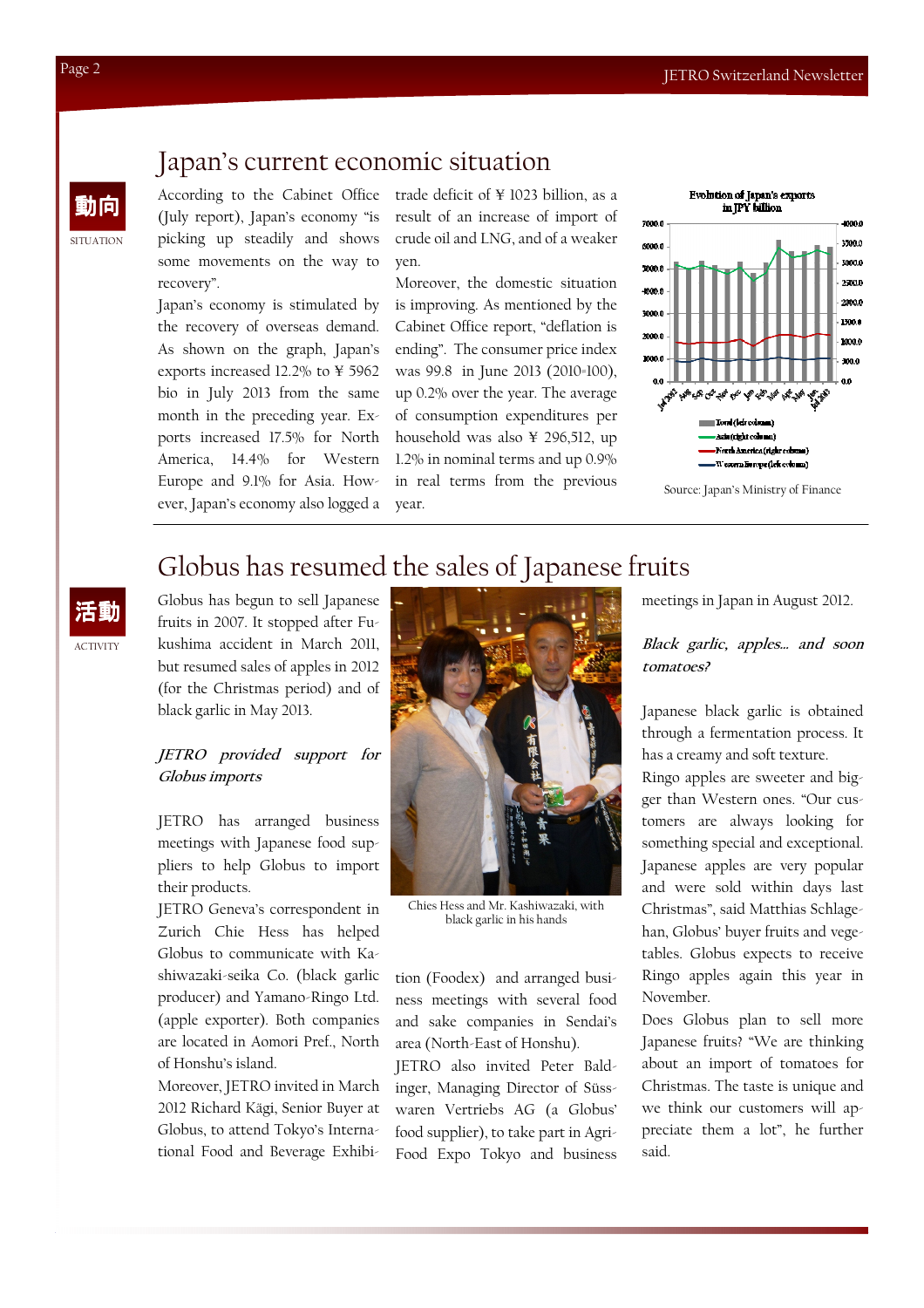## JETRO's Approaches to New Growth Strategy

Japan's Cabinet has established a New Growth Strategy to overcome deflation, expand employment and revitalize Japan's economy. JETRO is expected to play an important role in the implementation of this Strategy.

#### Three arrows

Abe's administration's economic policy consists of three arrows, which aim to overcome deflation, expand employment and revitalize the economy.

The first arrow is a "bold monetary policy". Its objective is to reach an inflation of 2% and a supply of fund by the Bank of Japan (monetary easing).

The second arrow is a "flexible fiscal policy". It will promote disaster prevention and reduction programs and accelerate reconstruction efforts for areas damaged by the earthquake.

The third arrow is a "growth strat-

egy that encourages private sector". It will promote investments to expand energy efficiency and renewable energy. It will also enhance assistance for SME funding. It will focus on investments in areas such as healthcare, agriculture and education.

#### JETRO initiatives to promote the Growth Strategy

On July 25<sup>th</sup>, JETRO's Chairman and CEO Hiroyuki Ishige underlined in a speech the following JETRO's initiatives to promote Cabinet Office's Growth Strategy. The first initiative is the expansion of foreign direct investment in Japan. On the period FY 2003-2012, JETRO has provided support to over 1,000 foreign companies investing in Japan among more than 10,000 foreign companies. The government has set the target of "doubling inward FDI stock in Japan to 35 trillion yen by 2020".

Among other supports, JETRO provides temporary office spaces in six major Japanese cities (Tokyo, Yokohama, Nagoya, Osaka, Kobe and Fukuoka). JETRO has also established in July an "Invest Japan Task Force" to enhance its capability to support foreign companies.

The second initiative is the "further expansion of agricultural, forestry, fishery and food exports". The government set a target of expanding exports from the current 450 billion yen to one trillion yen by 2020". In January, JETRO has set up the Task Force for Agriculture, Forestry Fishery and Food Export Promotion, which has so far provided consultation for more than 6,000 cases and organized more than 110 seminars.

The third initiative is "tapping into emerging markets". The government sets the objective of "helping 10,000 new firms enter overseas markets in the next five years".

outward foreign direct investment increased 12.5% in 2012 from the previous year, marking the second

highest increase in history.

### POLICY 政策



## 2013 JETRO Global Trade and Investment Report

JETRO released the 2013 Global Trade and Investment Report.

It outlines that global trade and investment has remained low in 2012 at \$ 17,977 billion, showing an increase by 0.02% over the year. Direct investment around the world declined for the first time in three years (-18.2% to \$ 1,351 billion) due to a drop in investment in advanced countries, especially in Europe.

It also shows that Japan's exports decreased 2.4% from the previous Popular exports of Japanese consumer goods, 2012, volume basis

year, while its imports rose 4.2%. As a result, Japan's economy logged a trade deficit for the second consecutive year.

It further points out that Japanese

| Product                                                                  | Top 3 export destinations |             |        |
|--------------------------------------------------------------------------|---------------------------|-------------|--------|
| Pharmaceutical products, not containing<br>antiobiotics and hormones     | South Korea               | Hong Kong   | China  |
| 2 Ball point pens                                                        | USA                       | Mexico      | France |
| 3 Sea urchin, jellyfish, sea cucumber, frozen,<br>dired or salted        | China                     | Vietnam     | USA    |
| 4 Paper & paperboard coated with plastic,<br>$wt$ >150g/m <sup>2</sup>   | Netherlands               | <b>TISA</b> | China  |
| 5 Yachts, etc. for pleasure of sports, except<br>sailboats or motorboats | USA                       | Russia      | China  |